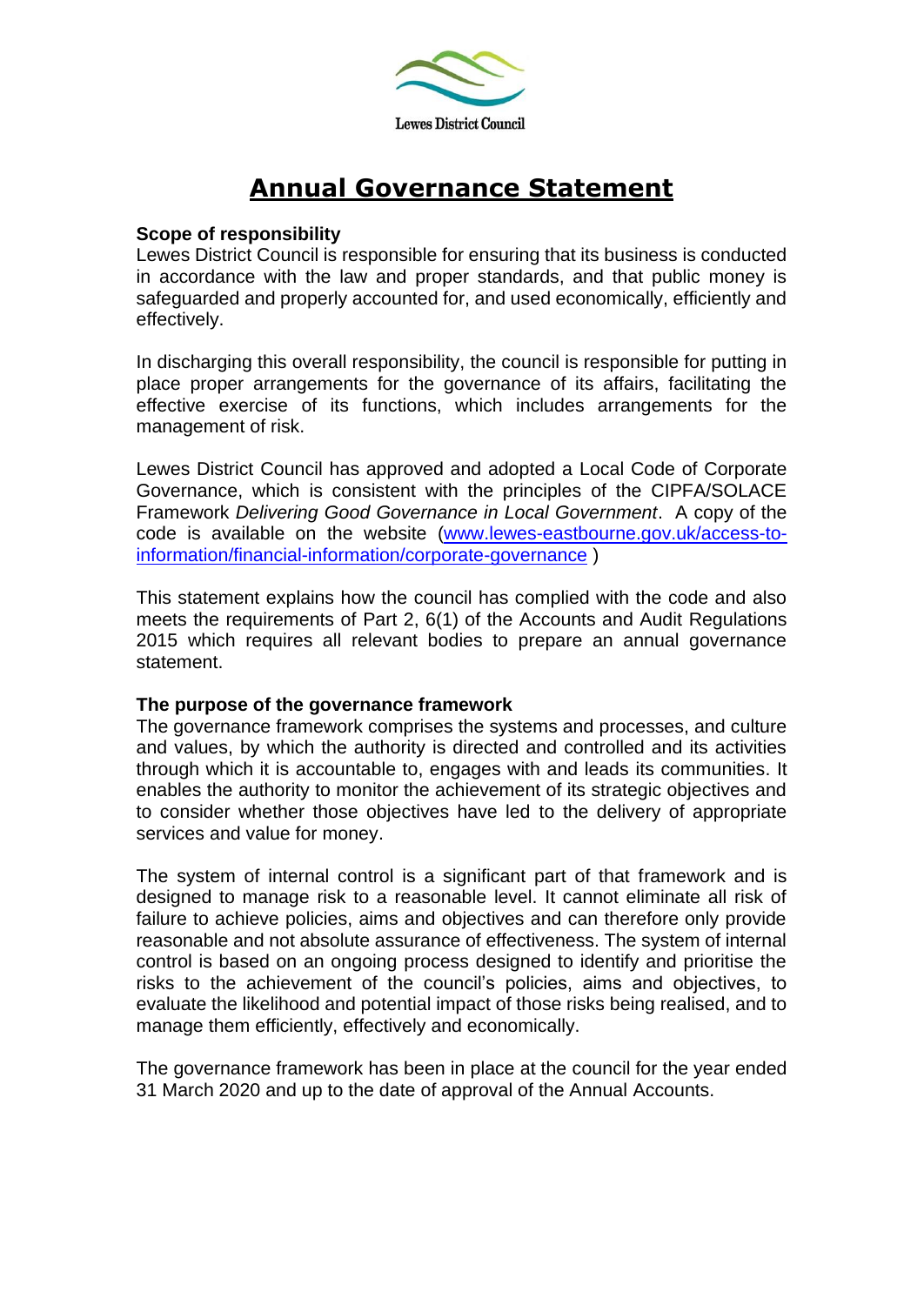# **THE GOVERNANCE FRAMEWORK**

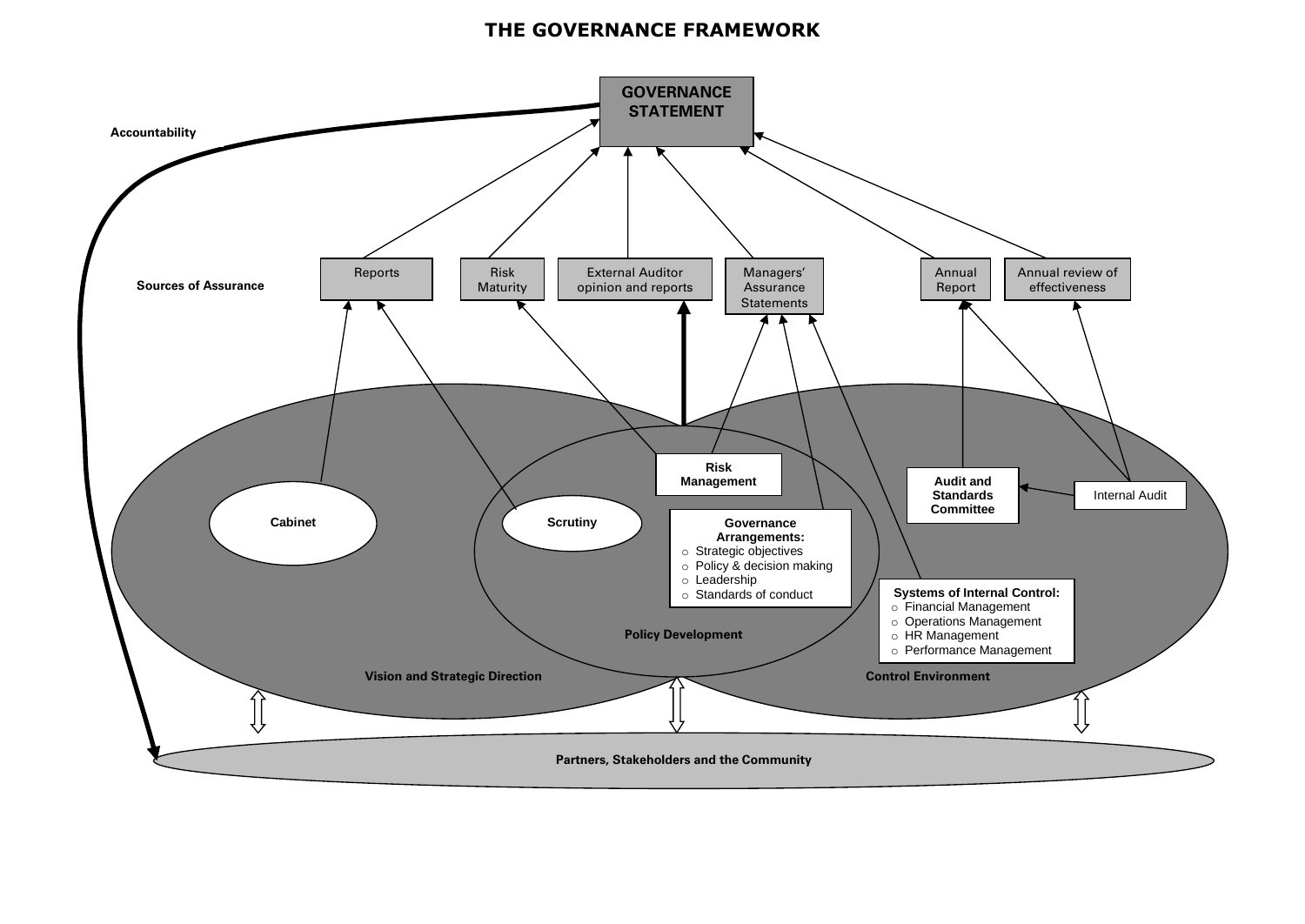#### **THE GOVERNANCE FRAMEWORK**

The diagram of the governance framework at Lewes District Council demonstrates how the information concerning the needs, requirements and views of partners, stakeholders and the community are used in decision making processes across the authority and eventually feeds into the Annual Governance Statement as part of our accountability to the community.

Key elements of the systems and processes that comprise the authority's governance arrangements are described below.

A meeting of the Full Council approved the new Corporate Plan for 2016-20 in February 2016. A new plan for 2020-24 was approved by Full Council on 24<sup>th</sup> February 2020. The Corporate Plan is considered to be a dynamic document and therefore subject to annual review and refresh. The plan sets out the goals and ambitions for the next four years.

The Constitution is the fundamental basis of the council's governance arrangements. The Constitution sets out how the council operates, how decisions are made and the procedures which are followed to ensure that these are efficient, transparent and accountable to the people it serves. Some of the content of the constitution is required by law and other content is for the council itself to determine. There is also a raft of legislation which is reflected in the constitution e.g. Access to Information. The constitution also details the responsibility for functions and roles across the council including Council, Cabinet and committees (see "The Modernised Political Structure – How It Works" diagram). It also contains a Scheme of Delegation which allows officers to take decisions on behalf of the council. The responsibilities of each officer are clearly documented.

Standards of behaviour and conduct of Members and staff are laid down in relevant sections of the constitution. Other relevant policies include the Anti-Fraud and Corruption Policy (containing sections on Whistleblowing and the Bribery Act), disciplinary and grievance procedures and the Dignity at Work Policy. The Monitoring Officer and the Standards Panel have responsibility for considering complaints against Members. All policies and guidance are available to staff and Members on the council's intranet.

All aspects of the decision making framework, including schemes of delegation, are contained in detail in the council's constitution and summarised in the articles of the constitution. The content of this document is specifically ratified each year by the annual meeting of the Council. Any proposed changes to the council's constitutional rules and delegations can be considered at any time, drafted, and put to the next available Council meeting for decision. Different elements of the constitution are owned by the Monitoring Officer and the Section 151 Officer as relevant. The Constitution is published in full on the council's website.

The council holds a Risk Management Strategy which sets out the way in which risks are to be identified, scored and recorded. The Strategic Risk Register is reviewed by the Corporate Management team quarterly.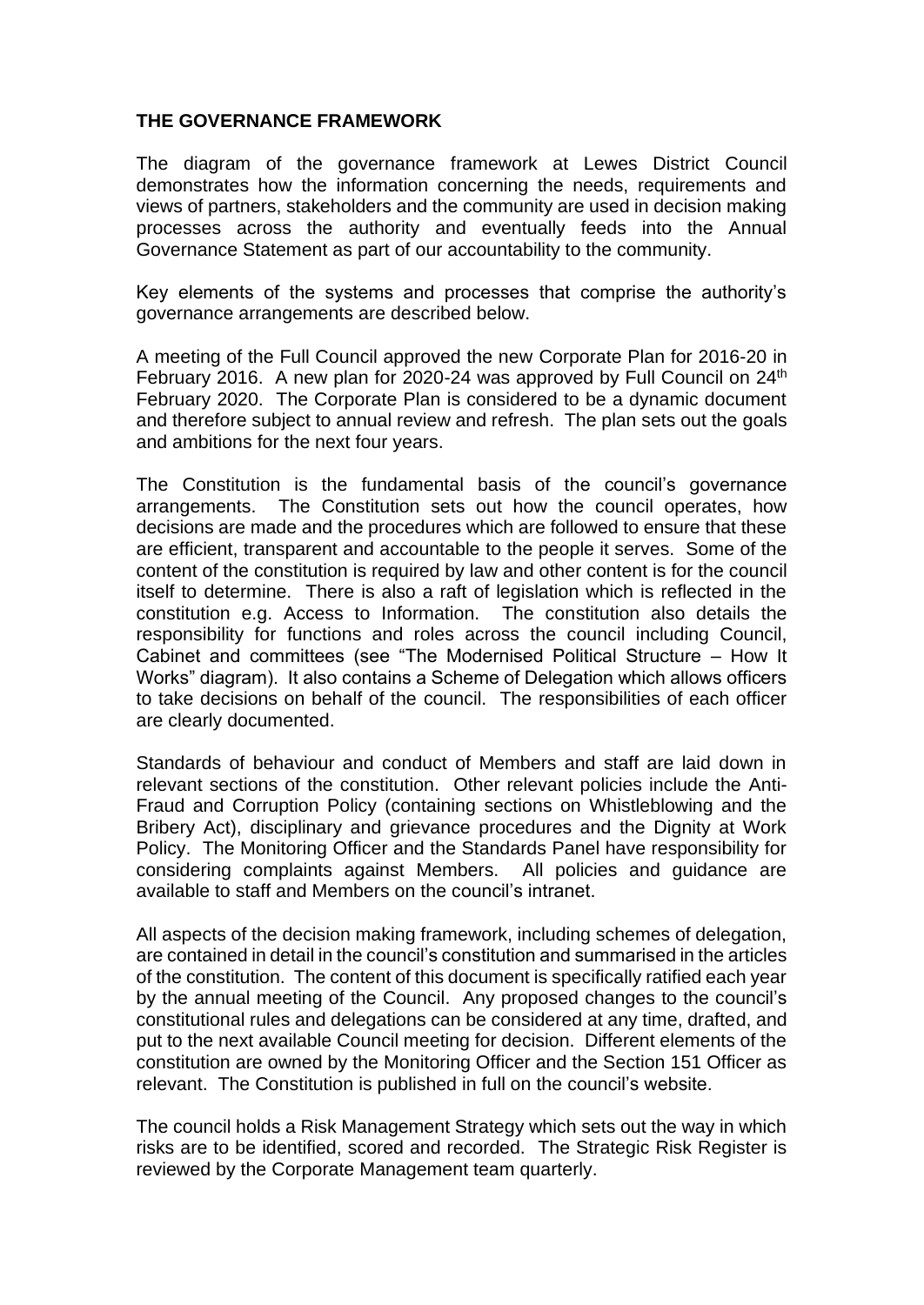The terms of reference for the Audit and Standards Committee include the requirement to review the effectiveness of the council's arrangements for identifying and managing risks, internal control environment and corporate governance arrangements.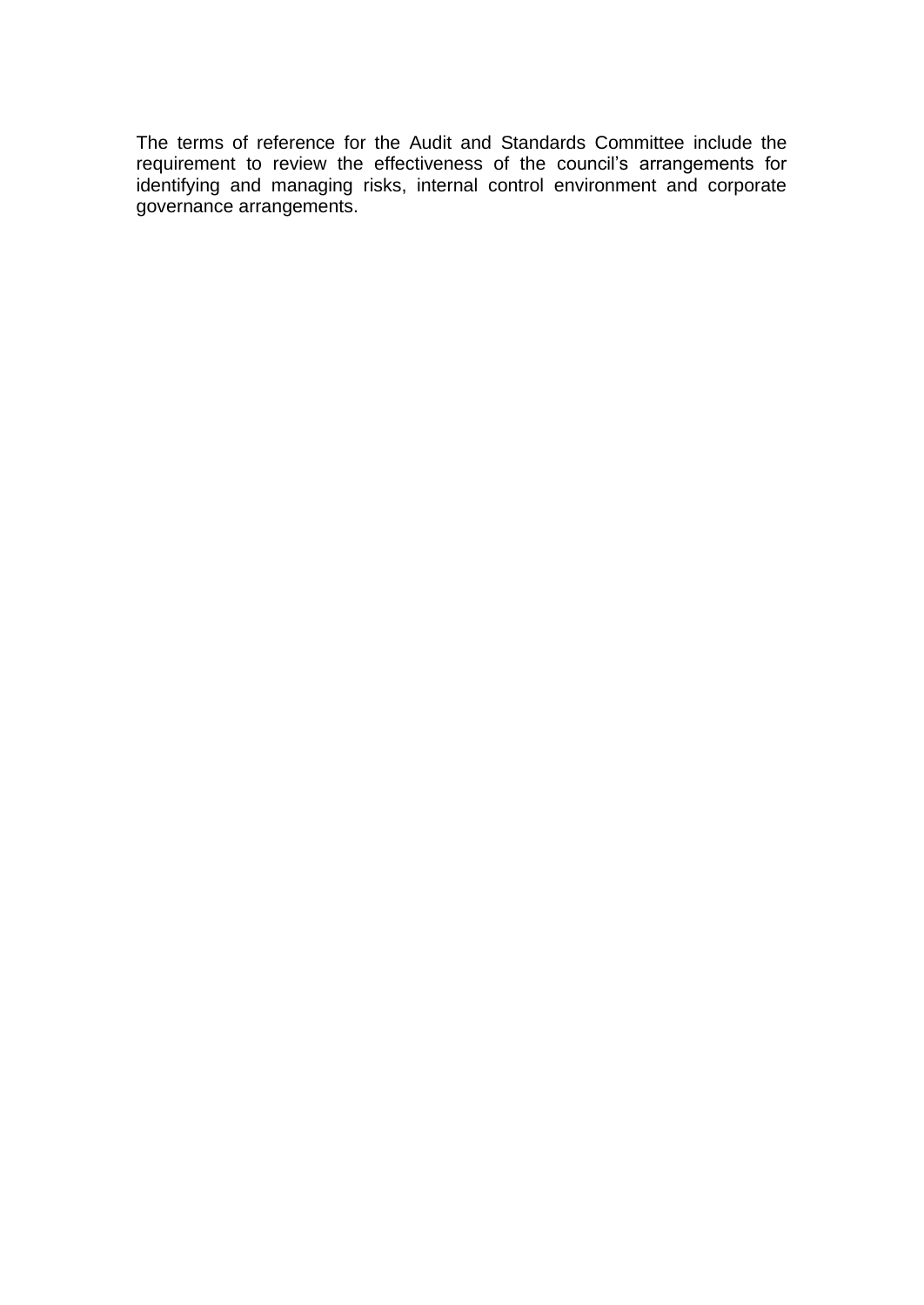# **How it Works...**

# **The Modernised Political Structure**

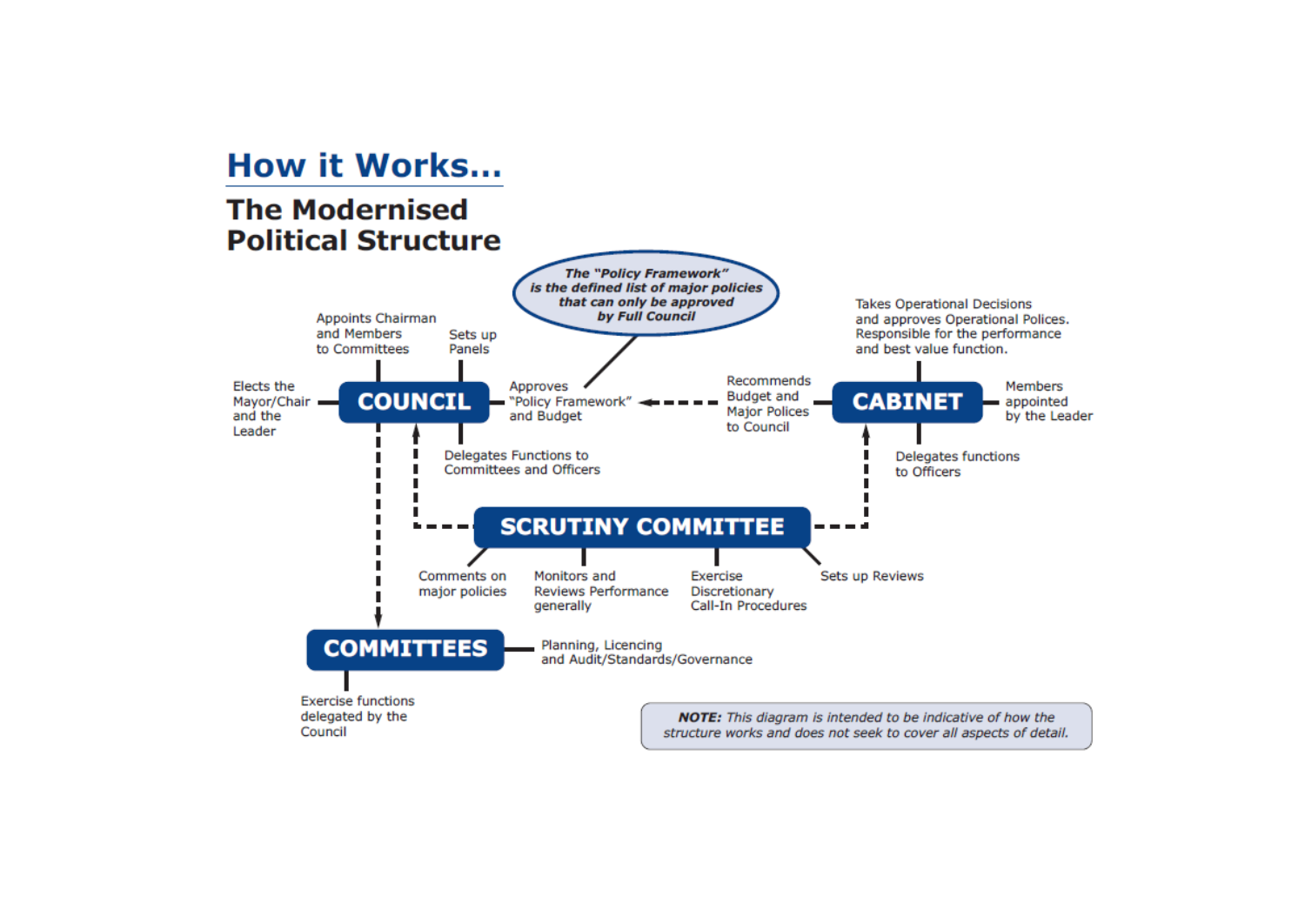The council holds an Anti-Fraud and Corruption Policy which contains sections on Whistleblowing, Anti Money Laundering and the Bribery Act. The council has a Counter Fraud team which proactively seeks out cases of fraud across all areas of the authority. The council also participates in the biennial National Fraud Initiative programme which seeks to identify fraud by matching data with other authorities and agencies. An overview of these areas is set out in the terms of reference for the Audit and Standards Committee.

The Chief Finance Officer and s.151 Officer role is a member of the council's Corporate Management Team. In this position the Chief Finance Officer and s.151 Officer has input into developing and implementing strategies and advising on financial resources. The Chief Finance Officer and s.151 Officer is responsible for developing the authority's financial strategies and will consider business decisions in line with these. The Chief Finance Officer and s.151 Officer manages the Finance and Internal Audit teams and is a suitably qualified accountant. The council therefore conforms with the governance arrangements of the CIPFA Statement on the Role of the Chief Financial Officer in Local Government.

The council holds Financial Procedure Rules and monthly budget monitoring meetings are held by Finance staff with managers responsible for budgets. Financial performance is reported regularly to Members.

The Chief Internal Auditor proposes a risk-based audit plan for the year which is discussed with, and agreed by, the Corporate Management Team and the Audit and Standards Committee. It is ensured that the scope of the plan is sufficient to allow the Chief Internal Auditor to be able to use the evidence gained during the year to base the opinion of the control environment upon at the end of the year. Each audit review carried out during the year is given an assurance rating based on the risks and controls in operation in that area. Each of these is taken into consideration when the annual report of the work of Internal Audit is written and feeds into the overall opinion of the control environment operating at the authority.

The Chief Internal Auditor undertakes an annual review of the Internal Audit function which assesses the function against the Public Sector Internal Audit Standards. The results of this self-assessment and any non-conformity with the standards is reported to the Audit and Standards Committee.

The role of Monitoring Officer sits with the post of Assistant Director of Legal and Democratic Service. As monitoring officer, the post has appropriate autonomy and/or a direct reporting line to the Chief Executive. The function is also supported by a designated deputy and a network of officers trained in investigative procedures. Reporting line to members is to a specifically constituted Standards Sub Committee which in turn reports to the council's Audit and Standards Committee.

The council has established an Audit and Standards Committee. The committee generally conforms to the best practice identified in CIPFA's "Audit Committees – Practical Guidance for Local Authorities". Its terms of reference include:

• To receive reports on and to monitor the operation of the council's constitution;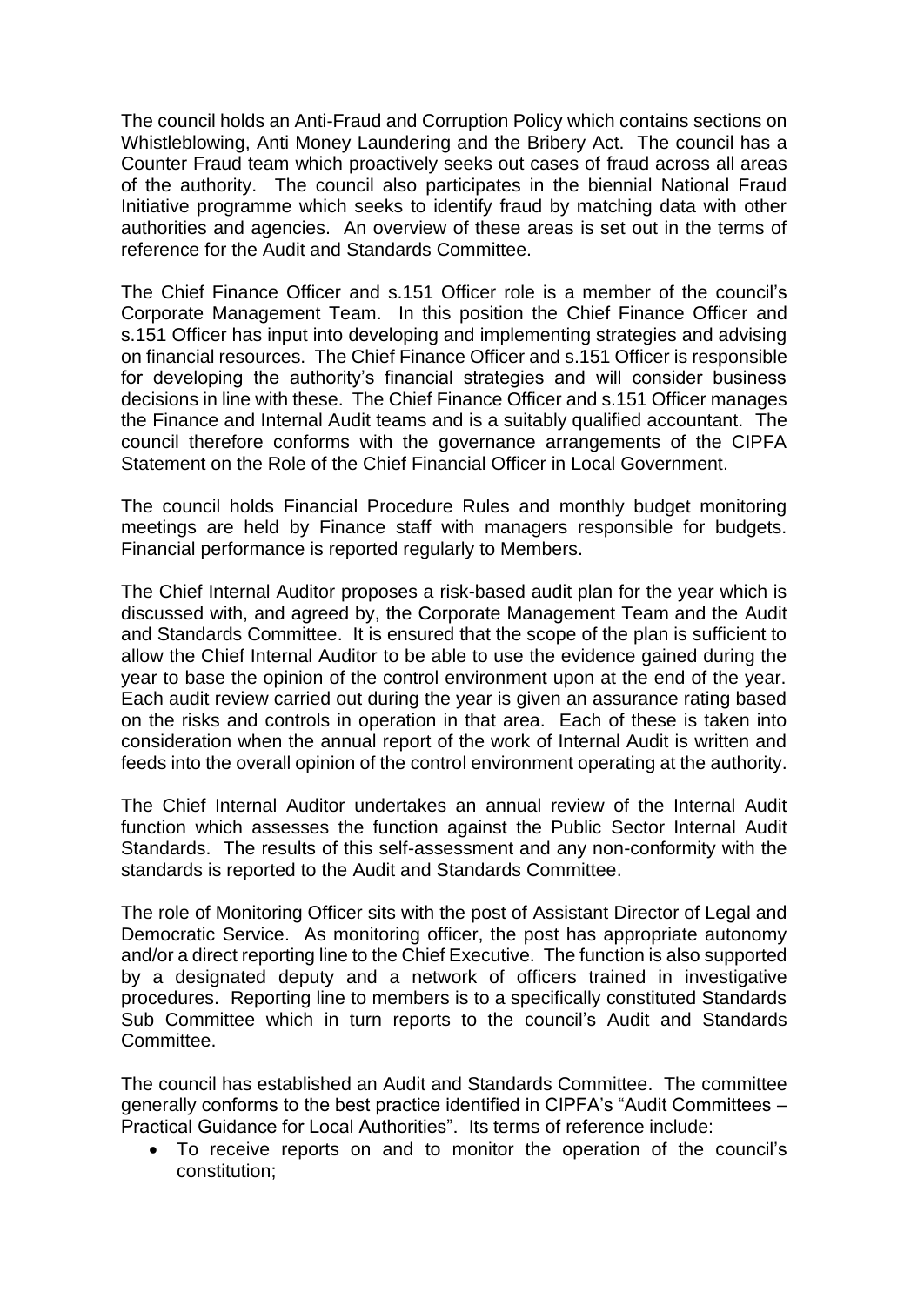- Have an overview on the council's whistleblowing policy;
- Deal with audit or ethical standards issues which may arise;
- Carry out independent scrutiny and examination of the council's processes, procedures and practices with a view to providing governance arrangements and risk and financial management;
- Meet the requirements of the Audit and Account Regulations Act 2015;
- Consider reports from the external auditors;
- To make recommendations to Council, the Cabinet or Scrutiny as appropriate with a view to improving the effectiveness, accountability and transparency of the decision making process and the council's governance arrangements;
- Promoting and maintaining high standards of conduct within the council and monitoring the operations of the council's codes of conduct and registers of interest.

The council holds a Whistleblowing Policy which forms part of the Anti-Fraud and Corruption Policy. This clearly sets out how concerns raised should be handled, recorded and reported. The authority also has a Comments, Compliments and Complaints procedure. The public may contact the council with a complaint via telephone, email, letter or online. A page on the website clearly explains the process. Complaints are managed and monitored using performance management software. Similarly the public can make complaints about Councillors. Information on how to do so can also be found on the website. These complaints are handled by the Monitoring Officer.

When there is a change of administration or a raft of new Councillors then a general induction programme is organised. Annually the leaders of the parties will discuss with members any specific training or development needs. Human Resources will then put together a programme of training events for Members to attend. There are also statutory updates. Senior officers have annual appraisals at which any training and development needs are identified. Some of this may be necessary CPD (continuing professional development) required for professional memberships.

Annual bespoke consultation is designed each year alongside the Corporate Plan, budget and service planning processes jointly owned by senior management and Scrutiny. This consultation uses a variety of methods including social media, online surveys, presentations to groups and open public sessions to test the proposed priority projects in the annual refresh of the Corporate Plan.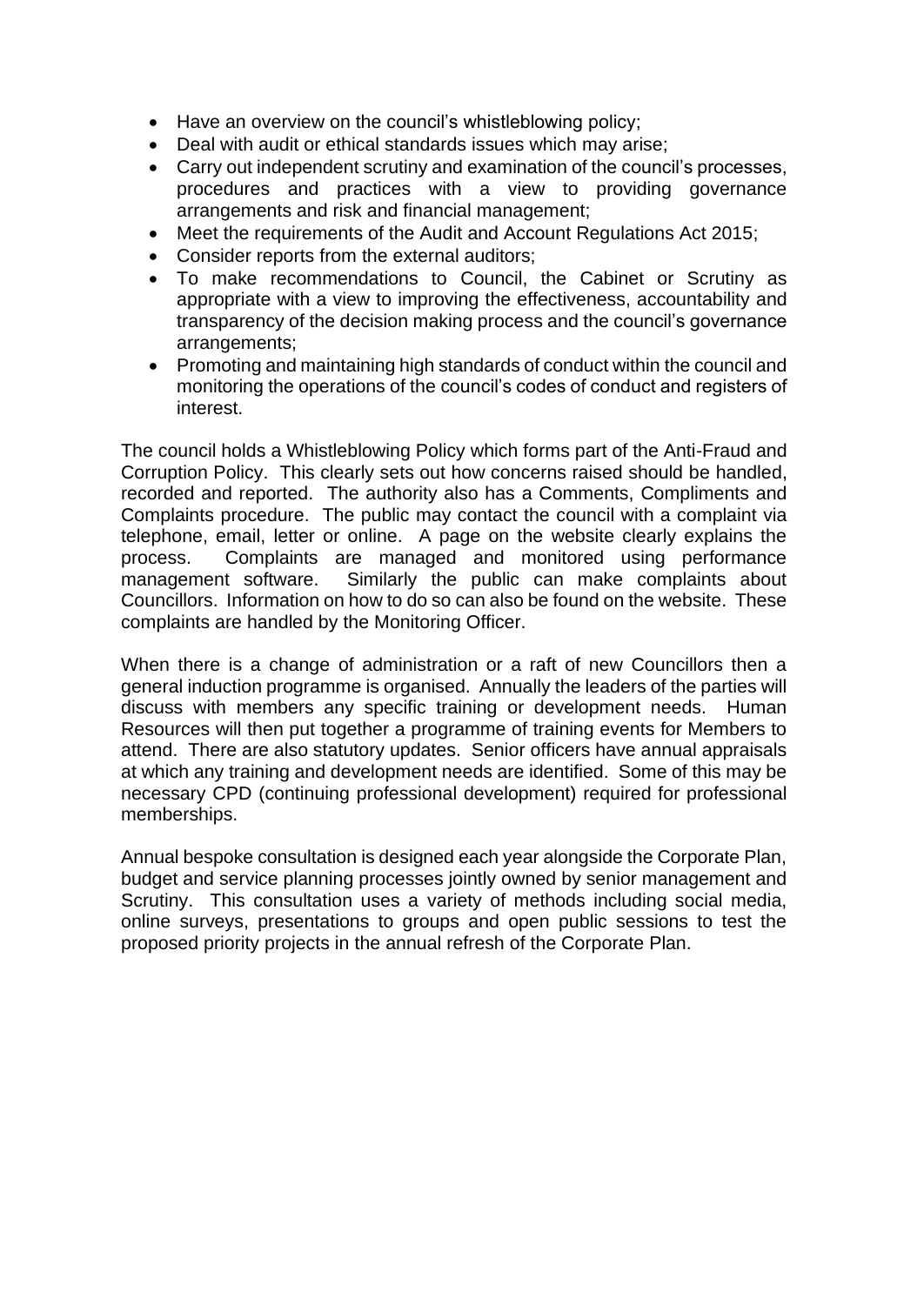#### **REVIEW OF EFFECTIVENESS**

The council has responsibility for conducting, at least annually, a review of the effectiveness of its governance framework including the system of internal control. The review of effectiveness is informed by the work of the senior managers within the authority who have responsibility for the development and maintenance of the governance environment, the head of Internal Audit's annual report, and also by comments made by the external auditors and other review agencies and inspectorates.

The process that has been applied in maintaining and reviewing the effectiveness of the governance framework includes the following elements:

#### **Internal Audit and Counter Fraud**

The council's Internal Audit section is an independent assurance function that reports on the adequacy of the whole system of internal control across the authority.

From July 2017 this service has been provided by a shared service between Eastbourne Borough Council and Lewes District Council.

The Chief Internal Auditor carries out an annual self-assessment of the Audit function and states that the section generally conforms with the Public Sector Internal Audit Standards (PSIAS). During the financial year 2016-17 an external peer review has been carried out and this also concluded that the work of the section generally conforms with the standards. This was reported to the Audit and Standards Committee.

Quarterly and annual reports on the work carried out by the Internal Audit function are considered by both the Corporate Management Team and the Audit and Standards Committee. The "audit opinion" of the control environment, including IT governance, given in the annual report feeds into the Annual Governance Statement.

The opinion of the Chief Internal Auditor, as noted in the annual report on the work of Audit, was that the internal controls in processes and IT systems across the authority were generally found to be sound. This must be caveated by noting that it has not been possible to carry out a full annual review of IT as the team has been too busy carrying out Covid related work. However ay light touch review, which did not include testing, was undertaken. Full testing will be carried out at the next annual review. During the year Internal Audit also noted that it appears that data/documents are being retained beyond the time limits as set down in the Retention and Disposal Schedule.

The council has a strong counter fraud culture that is supported by Councillors and officers. The Counter Fraud team works closely with officers in other departments to prevent, detect and investigate fraud, particularly in the areas of housing tenancy fraud, Council Tax fraud and Right to Buy fraud. The outcome of this work helps to inform the opinion of the control environment. The council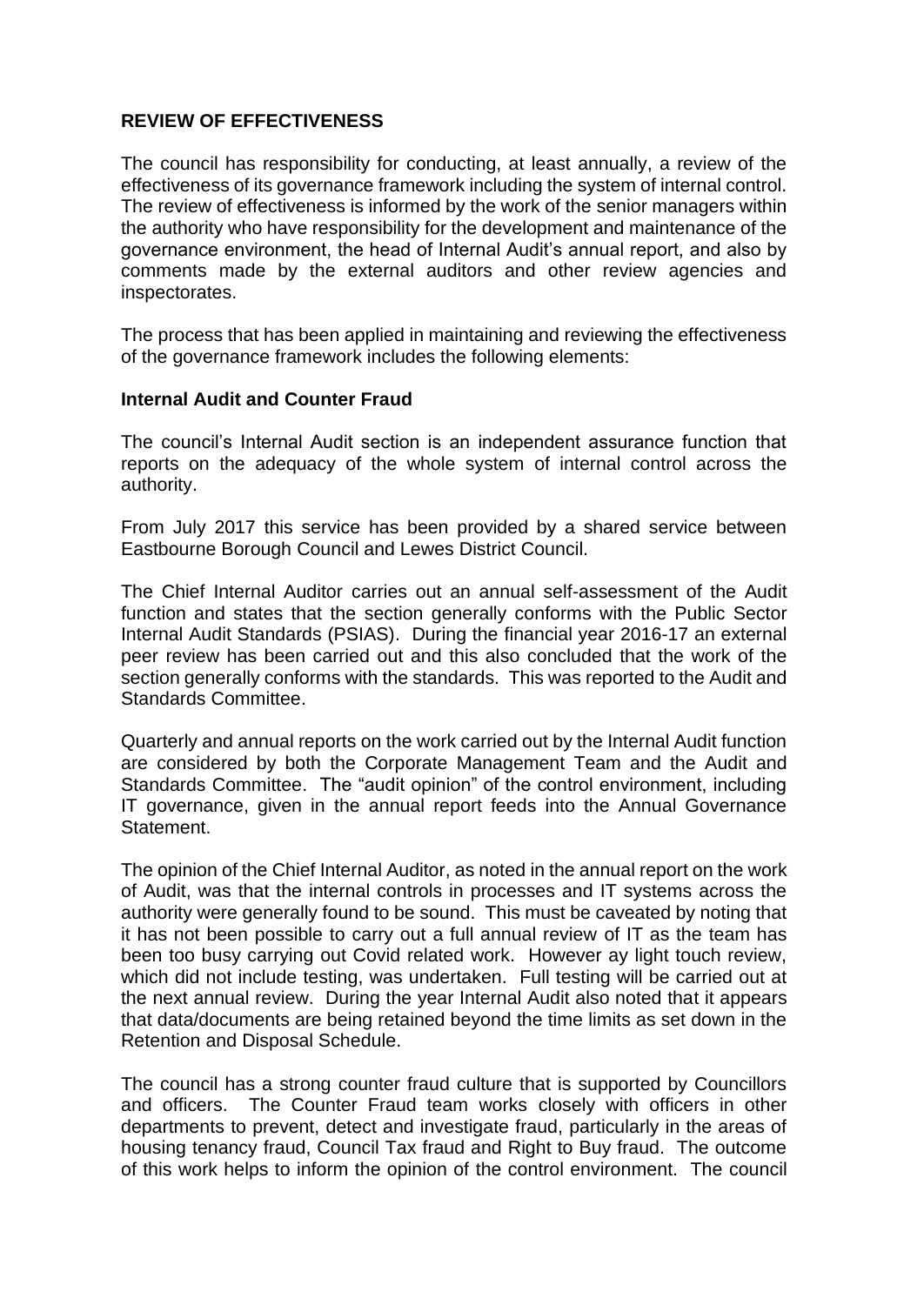works closely with the national Single Fraud Investigation Service (SFIS) in the Department of Work and Pensions to ensure an effective response to cases of Housing Benefit fraud.

The Strategic Risk Register has been adopted by the Audit and Standards Committee. The register is reviewed quarterly by the Chief Internal Auditor and the Corporate Management Team and any changes are reported to the Audit and Standards Committee.

## **Managing the Risk of Fraud and Corruption**

The Cipfa Code of Practice on Managing the Risk of Fraud and guidance suggests it is good practice to make a statement on the adequacy of an authority's counter fraud arrangements in the annual governance statement.

This code contains five principles:

- Acknowledge responsibility
- Identify risks
- Develop a strategy
- Provide resources
- Take action

The Chief Internal Auditor is satisfied that the council meets these principles by having a Counter-Fraud and Audit team who review risks across the authority and direct their work as appropriate. It is therefore considered that the organisation has adopted a response that is appropriate for its fraud and corruption risks and commits to maintain its vigilance to tackle fraud and uphold its zero tolerance.

#### **Corporate Management Team**

The roles of this team are to provide strategic management and planning, oversee priority and budget setting, service planning and performance management. The team provides organisational leadership, engages with Cabinet on strategic issues/direction and, in partnership with members, develops relationships with key stakeholders.

Individual members of the team are responsible for the performance of their relevant department/service area, progress of their relevant portfolio themes and liaison with portfolio holding members.

The Corporate Management Team gives consideration to the Internal Audit Plan, Strategic Risk Register and Annual Governance Statement.

Consideration was given by the Corporate Management Team to any significant non-delivery of strategic objectives, potential exposure to loss through fraud, corruption or error and litigation through non-compliance. No instances were identified as significant governance issues.

#### **Audit and Standards Committee**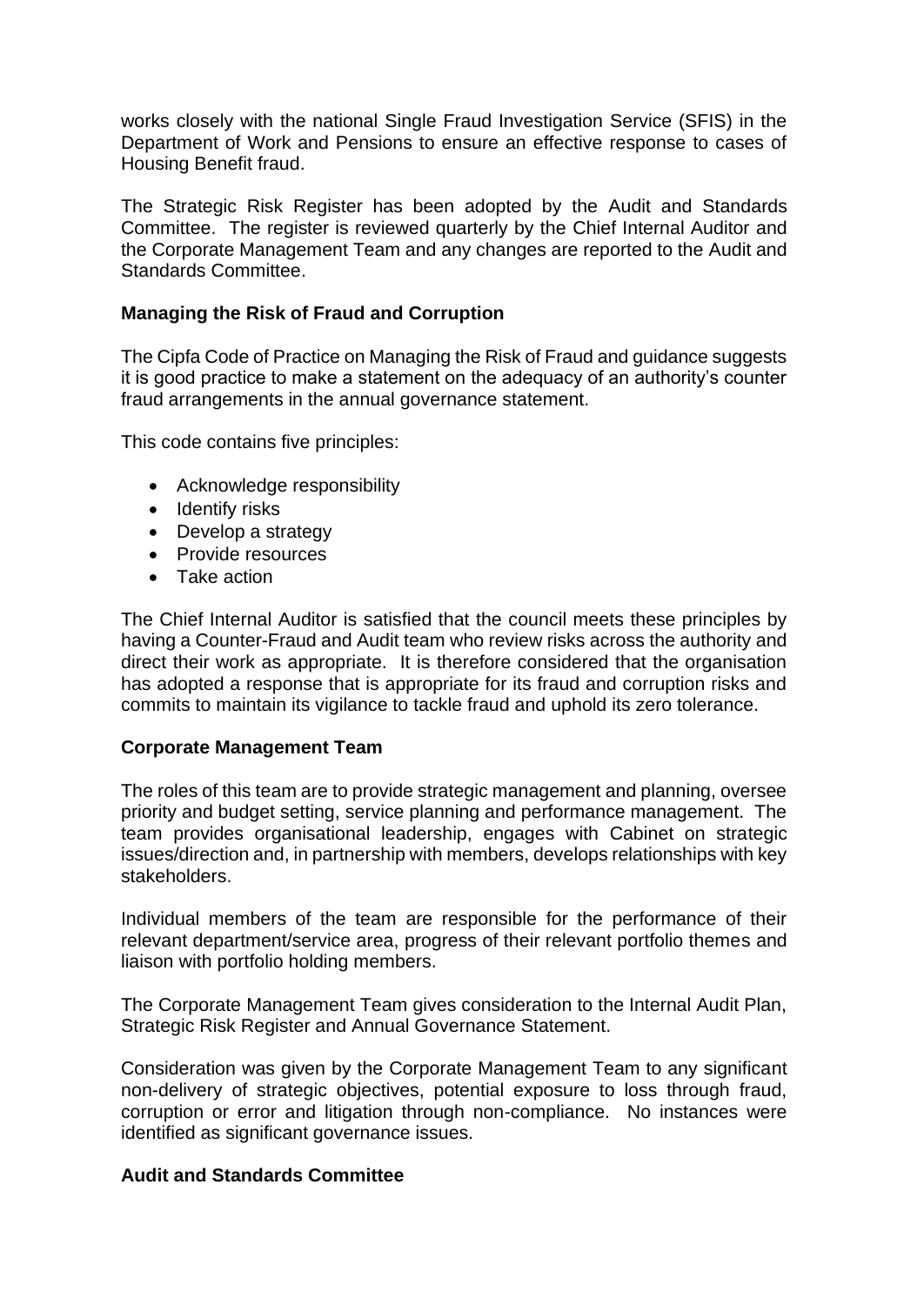The Audit and Standards Committee is responsible, amongst other things, to carry out independent scrutiny and examination of the council's financial and nonfinancial processes, procedures and practices to the extent that they affect the council's control environment and exposure to risk. This is with a view to providing assurance on the adequacy and effectiveness of internal controls, risk, financial and performance management, fraud detection and prevention and the work of Internal Audit.

The Audit and Standards Committee reviews reports submitted by the Chief Internal Auditor including the Annual Governance Statement, Internal Audit provision, all internal audits and the Strategic Risk Register. It also considers the annual financial statements including the Annual Governance Statement in July.

#### **Scrutiny Committee**

The Scrutiny Committee meets to review the delivery of services as a result of previous council decisions, the performance of existing policies and strategies, the submission of performance indicators and recommend appropriate courses of action to the Council or Cabinet.

The Scrutiny Committee reviews the delivery of services and performance and supports the work of the Cabinet and the Council as a whole. It allows Councillors outside the Cabinet and members of the public to have a greater say in council matters by investigating issues of local concern. It also acts as the council's Crime and Disorder Committee to look at the formulation and implementation of the Crime and Disorder strategies.

#### **Cabinet**

The Cabinet appoints the Leader who appoints members of the Cabinet. The Cabinet meets seven times in the municipal year. Each member of the Cabinet has a portfolio for which they are responsible.

Cabinet can consider the External Auditor's Annual Audit and Inspection Letter and other commissioned reports. It also sponsors and recommends the adoption of the accounts.

# **External Reviews**

The external auditor's Annual Audit Letter and other commissioned audit reports are presented to, and considered by, the Audit and Standards Committee.

Reviews carried out by external agencies, e.g. APP; Benefit Performance Review; RIPA inspection, which impact on the governance framework are taken into consideration when preparing the Annual Governance Statement.

In December 2019 the Investigatory Powers Commissioner's Office carried out an inspection of the governance arrangements for covert surveillance activity. No major areas of non-compliance were identified but it was recommended that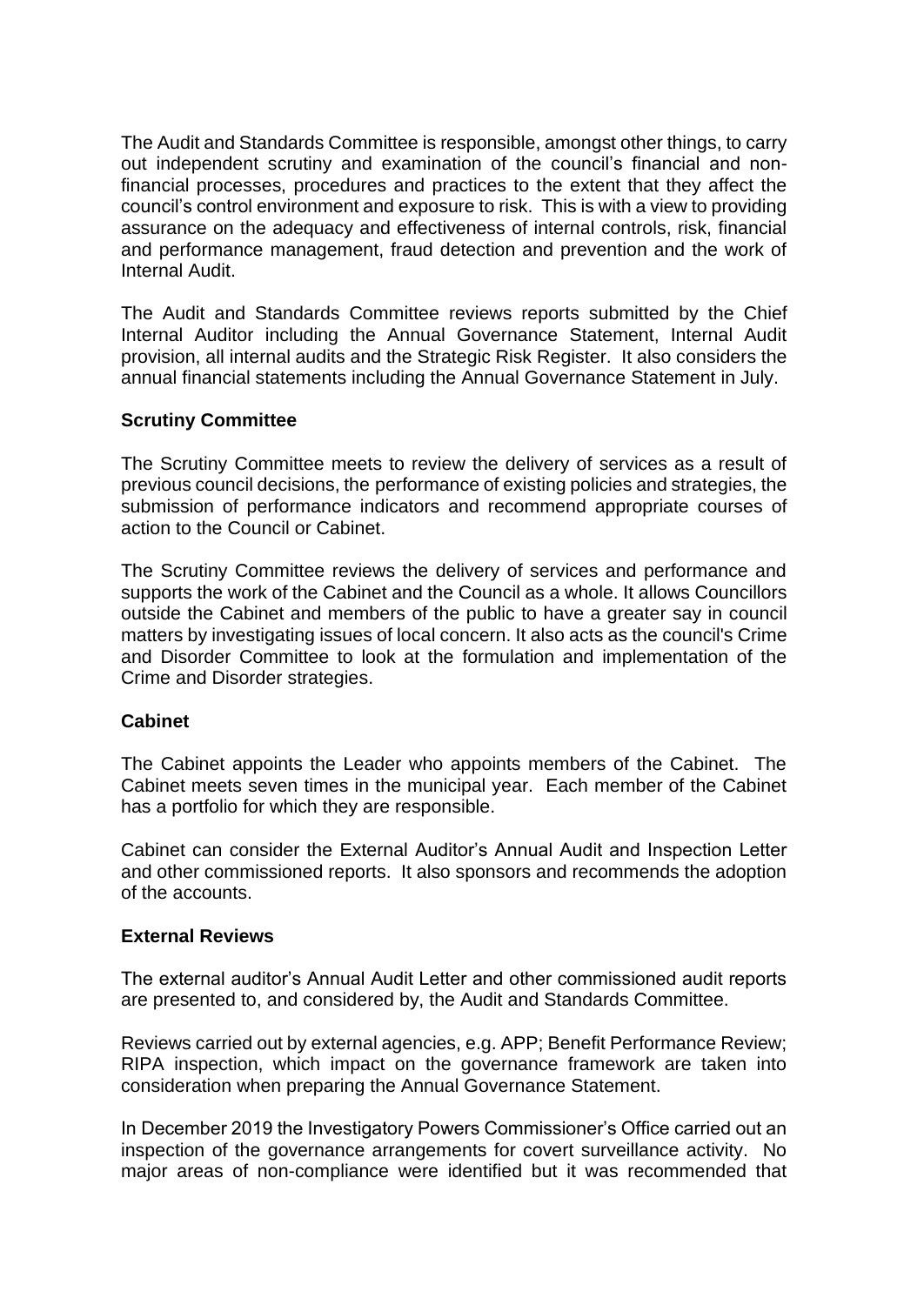covert surveillance policies be expanded to encompass powers to use a Covert Human Intelligence Source (CHIS) and to acquire communications data.

In October 2019 a consultant from Zurich (Insurance Group) conducted a review of the council's risk management framework. The priority areas in need of improvement included:

- align risk strategy framework across both councils and relaunch
- run CMT and Member risk awareness sessions
- raise profile of risk management generally across the authorities
- more proactive risk identification and horizon scanning through all levels
- clearer understanding of acceptable risk appetite.

Work to address these areas began but was postponed owing to the Covid-19 lockdown. These actions will be addressed in the financial year 2020-21.

#### **Managers' Assurance Statements**

One of the sources of assurance for the Annual Governance Statement should come from Senior Managers responsible for the operation, management and monitoring of controls within their area of responsibility. The Managers' Assurance Statement is intended to collect this assurance by covering operational, project and partnership responsibilities as well as the Bribery Act, Safeguarding, RIPA and frauds over £10k. The senior manager can highlight concerns and the necessary actions required to improve governance. Assurance statements are sent out to Directors and Assistant Directors and Heads of Service. Once completed their contents are used to inform the governance statement.

A review of the returned Managers' Assurance Statements for 2019-20 revealed three main topics which were repeated across several statements. These were document retention; the demand on, and capacity of the Finance team; and the effects of the response to Covid-19. As the lockdown response to Covid-19 only came into effect on 23rd March 2020 this did not have much effect on the financial year 2019-20. However, the implications were recognised at the time and have been evaluated further since. This is discussed further below.

Taking into account the responses from the Managers' Assurance Statements and the awareness of issues across the authority that the Internal Audit Team are aware of, the following items were discussed by CMT to consider whether they should be noted as significant governance issues or just noted in the body of the Annual Governance Statement.

Document retention this issue was raised in several statements. The work of Internal Audit throughout the year also noted issues with retention of documents. Corporate Management Team considered this and acknowledged that there is an issue both in the culture of the authority and a more technical issue of how to destroy old records. However a project group has been set up to look at document retention and disposal and through this project the council is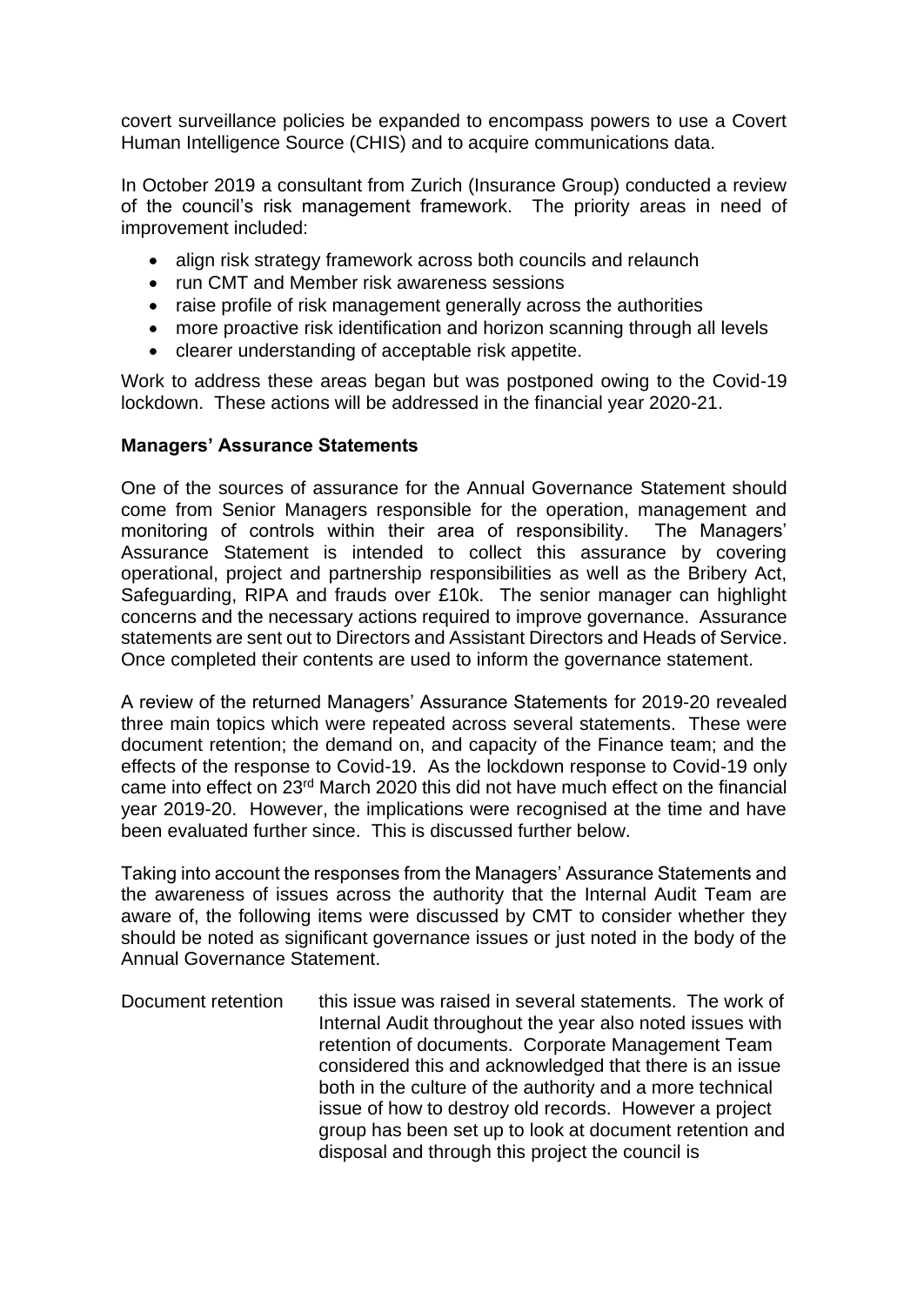addressing the issue of document retention in the following areas: • Documents saved in personal/team folders. • Documents saved in IT systems (eg. housing management system). • Documents saved in emails. • Physical, paper documents stored in council buildings. The project is one that has been able to progress during the Covid-19 pandemic and the project team will be presenting an update to the project board in August 2020. The cultural/ways of working aspect to document retention is being considered by the project and proposals for how this can be managed will also be considered by the project board. Finance team concerns over the demand on Finance outweighing the capacity of the team were also raised, with some Heads of Service feeling that there was no clear, direct access to an Accountant. This was discussed by the Corporate Management Team and it was agreed that this was an issue but that it was not considered to be a significant governance issue and therefore should just be mentioned in the body of the Annual Governance Statement. Housing software Last year issues around the new housing software were raised by several respondents and it was agreed that this did constitute a significant governance issue and was reported as such. During the financial year much work has been undertaken to improve the system and the relationship with the provider. A new contract has been agreed and, with this, an improvement plan put in place that runs until September. However the Corporate Management Team agreed that until all the issue have been addressed this should remain as a significant governance issue and it is shown in the Annual Governance Statement as such.

#### **Delay of publishing Statement of Accounts**

The Audit and Standards Committee raised the issue of the 2018-19 Statement of Accounts not having been issued. This was raised with the Chief Finance Officer to consider including this issue in the Annual Governance Statement. It was agreed by the Chief Finance Officer that the reasons causing the delay in issuing the Statement of Accounts, for which the council has responsibility, have already been identified in this report (see Finance Team and Housing Software above). There is also a dependency on the external auditors to have resourcing capacity to complete the review of the accounts and the council is currently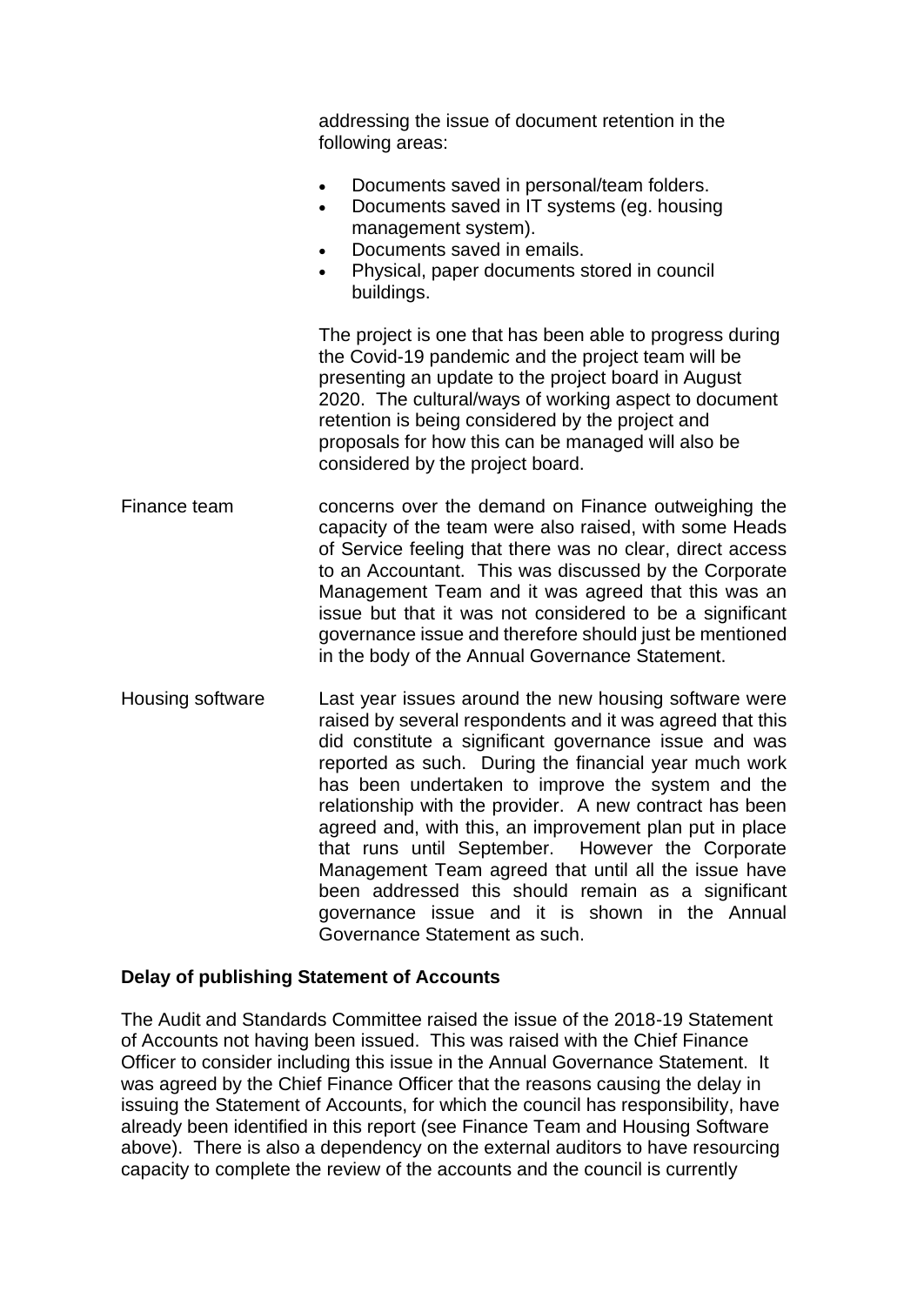actively pursuing this issue. As all of the risks are being managed, the Chief Finance Officer is of the opinion that this does not currently constitute a "significant governance risk" and it is therefore included here in the body of the report.

#### **Covid-19 Pandemic**

When lockdown began at the end of March 2020 the council had to act swiftly to be able to continue to provide the statutory services to the public whilst closing the contact centre and having the majority of staff change to working from home. Significant pieces of work were undertaken to ensure staff were set up to work from home as soon as possible, to ensure that as many services as possible were available on-line and to set up staff and members to be able to have virtual meetings through software. The response has given assurance that the council can cope with rapid and substantial changes within a short period of time.

Initially priorities changed to dealing with the immediate responses. These included dealing with increased benefit claims, handling and distributing government grants, welfare calls to tenants and provision of food parcels. Key functions and systems have been maintained partially aided by redeployment of staff.

Currently it appears that central government will not cover the full cost of the pandemic to the council. Loss of income from Tourism and Events is unlikely to be considered at all by government. The council is in discussion with government to arrange for reasonable costs to be covered.

The loss of income from Business Rates and Tourism and Events in particular, but also from other areas of income, e.g. commercial rents and land charges, will clearly have a significant impact on the finances of the council and its ability to complete projects in the medium and longer term.

The Coronavirus Act (2020) allows authorities to conduct meetings and take decisions in ways other than face to face. The council reviewed committee meetings and initially held those where decisions needed to be made and postponing others. Virtual meeting were gradually implemented to enable committee meetings to be held.

The council has been hugely impacted by the response to the Covid-19 pandemic. The risks around this will affect the council in 2020-21 and these will be reviewed in more details in the Annual Governance Statement for that year.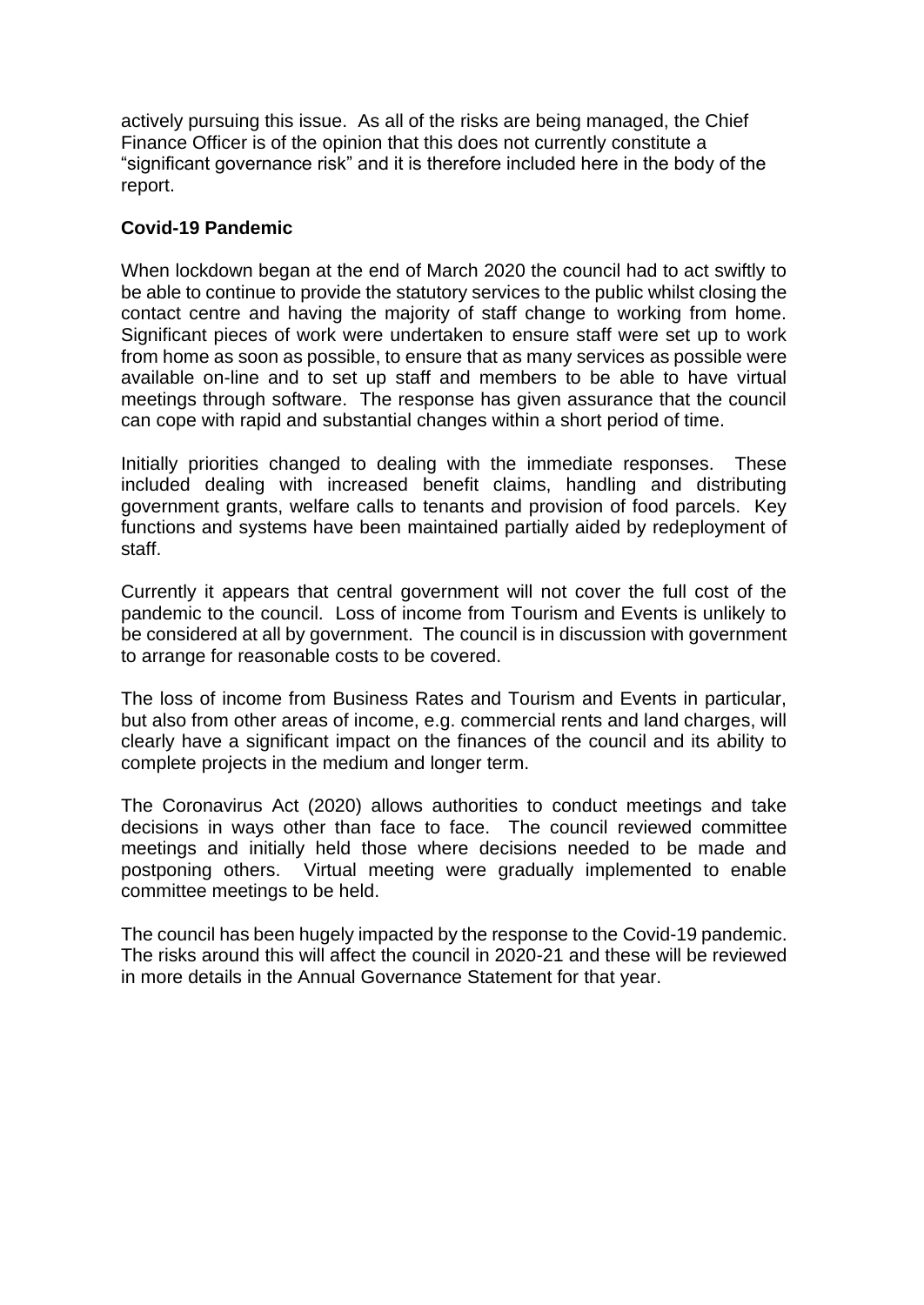## **SIGNIFICANT GOVERNANCE ISSUES 2019/2020**

NB – the following issue was noted in the Annual Governance Statement last year. It is still considered outstanding so it is shown again as a significant governance issue for 2019/20. The issue and the action have been updated to reflect progress changes within the financial year.

| Area             | <b>Issue</b>                                                                                                                                                                            | <b>Action</b>                                                                                                                                                    |
|------------------|-----------------------------------------------------------------------------------------------------------------------------------------------------------------------------------------|------------------------------------------------------------------------------------------------------------------------------------------------------------------|
| Housing software | A new housing system<br>was implemented in<br>December 2018 which<br>has not met the<br>outcomes expected.<br>These outcomes were<br>critical in delivering<br>greater efficiencies and | The issues have been<br>monitored and mitigating<br>actions which were put in<br>place previously had to<br>be reassessed and<br>additional steps were<br>taken. |
|                  | improved financial<br>reporting.                                                                                                                                                        | A conversation is<br>ongoing with the supplier<br>to rectify the issues. A                                                                                       |
|                  | There have been<br>ongoing issues with<br><b>Transformation and ICT</b><br>staff resources being<br>diverted to identify and                                                            | new contract has been<br>negotiated and an action<br>plan agreed which will be<br>monitored.                                                                     |
|                  | rectify/mitigate issues.                                                                                                                                                                | A post implementation<br>review which was                                                                                                                        |
|                  | There have been<br>ongoing issues requiring<br>additional Finance<br>officers to be allocated to<br>support housing system<br>in order to resolve<br>reporting problems.                | expected to be carried<br>out in 2019/20 will now<br>be carried out by Internal<br>Audit later in 2020/2021.                                                     |
|                  | Knock on effects mean<br>that the statutory<br>deadline for completion<br>of the annual accounts<br>was missed.                                                                         |                                                                                                                                                                  |